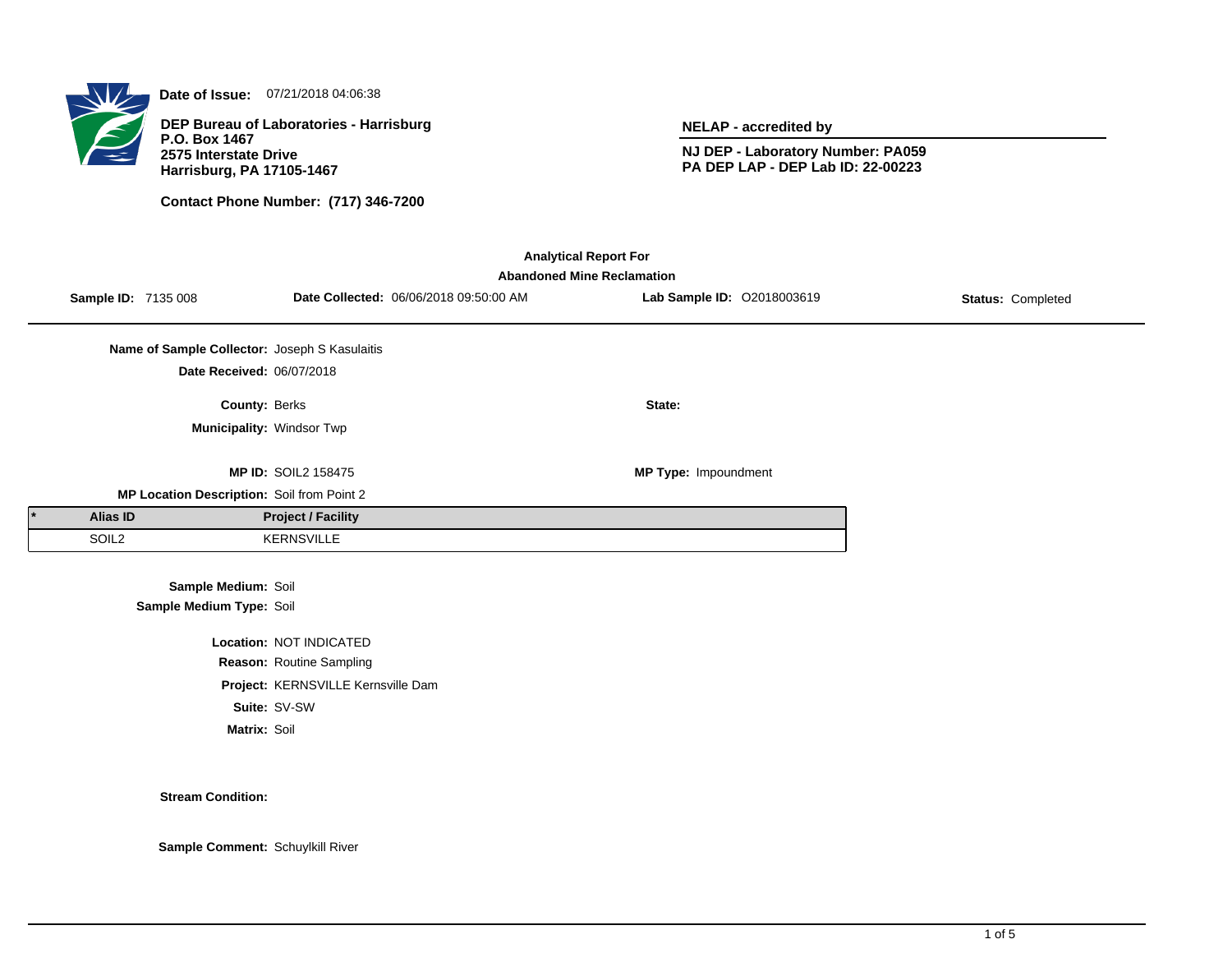# **Analytical Report For**

**Abandoned Mine Reclamation**

| 135 008<br>71 Q F<br>Sample ID | 06/06/2018 09:50:00 AM<br><b>Collected</b><br>Date | O2018003619<br>Sample ID<br>∟ab ' | Status:<br>Completed |
|--------------------------------|----------------------------------------------------|-----------------------------------|----------------------|
|                                |                                                    |                                   |                      |

Sample Lab Comment: Endrin and/or DDT breakdown exceeds limitsThis sample contains the following Tentatively Identified Compounds: methyl tetradecanoate; a few alkanes in the range of C17 to C24; sulfur, S6 and S8; hexathiepane; hexadecanoic and hexadecenoic acids and their methyl esters;diphenyl sulfone; hexadecanal; octadecanal; octacosanol; hexadecyl oxirane; cholesterol; sitosterol; stigmastanol; stigmastenone; friedelanone.This sample also contains some PAHs below the reporting limits.

| <b>Test Codes / CAS # - Description</b> |                                                                               | <b>Reported Results</b> | <b>Date And Time Analyzed</b> | <b>Approved by</b> | <b>Test Method</b> |  |  |
|-----------------------------------------|-------------------------------------------------------------------------------|-------------------------|-------------------------------|--------------------|--------------------|--|--|
| 95943                                   | 1,2,4,5-Tetrachlorobenzene                                                    | 2.2 mg/kg $(U)$         | 06/28/2018 02:00 AM           | <b>CARWALTER</b>   | EPA 8270D          |  |  |
| 120821                                  | 1,2,4-Trichlorobenzene                                                        | 2.2 mg/kg (U)           | 06/28/2018 02:00 AM           | <b>CARWALTER</b>   | <b>EPA 8270D</b>   |  |  |
| 95501                                   | 1,2-Dichlorobenzene                                                           | 2.2 mg/kg (U)           | 06/28/2018 02:00 AM           | CARWALTER          | EPA 8270D          |  |  |
| 541731                                  | 1,3-Dichlorobenzene                                                           | 2.2 mg/kg (U)           | 06/28/2018 02:00 AM           | <b>CARWALTER</b>   | EPA 8270D          |  |  |
| 99650                                   | 1,3-Dinitrobenzene                                                            | 2.2 mg/kg (U)           | 06/28/2018 02:00 AM           | CARWALTER          | EPA 8270D          |  |  |
| 106467                                  | 1,4-Dichlorobenzene                                                           | 2.2 mg/kg $(U)$         | 06/28/2018 02:00 AM           | <b>CARWALTER</b>   | <b>EPA 8270D</b>   |  |  |
| 130154                                  | 1,4-Naphthoquinone                                                            | 2.2 mg/kg (U)           | 06/28/2018 02:00 AM           | CARWALTER          | <b>EPA 8270D</b>   |  |  |
| 90131                                   | 1-Chloronaphthalene                                                           | 2.2 mg/kg (U)           | 06/28/2018 02:00 AM           | <b>CARWALTER</b>   | EPA 8270D          |  |  |
| 90120                                   | 1-Methylnaphthalene                                                           | 2.2 mg/kg (U)           | 06/28/2018 02:00 AM           | <b>CARWALTER</b>   | EPA 8270D          |  |  |
| 108-60-1                                | 2,2'-oxybis(1-Chloropropane)                                                  | 2.2 mg/kg (U)           | 06/28/2018 02:00 AM           | <b>CARWALTER</b>   | EPA 8270D          |  |  |
| 58902                                   | 2,3,4,6-Tetrachlorophenol                                                     | 2.2 mg/kg (U)           | 06/28/2018 02:00 AM           | CARWALTER          | EPA 8270D          |  |  |
| 95954                                   | 2,4,5-Trichlorophenol                                                         | 2.2 mg/kg $(U)$         | 06/28/2018 02:00 AM           | <b>CARWALTER</b>   | EPA 8270D          |  |  |
| 88062                                   | 2,4,6-Trichlorophenol                                                         | 2.2 mg/kg (U)           | 06/28/2018 02:00 AM           | CARWALTER          | EPA 8270D          |  |  |
| 120832                                  | 2,4-Dichlorophenol                                                            | 2.2 mg/kg $(U)$         | 06/28/2018 02:00 AM           | <b>CARWALTER</b>   | <b>EPA 8270D</b>   |  |  |
| 105679                                  | 2,4-Dimethylphenol                                                            | 2.2 mg/kg (U)           | 06/28/2018 02:00 AM           | <b>CARWALTER</b>   | EPA 8270D          |  |  |
|                                         | Low-level LFB recovery low. Results and/or reporting limit may be biased low. |                         |                               |                    |                    |  |  |
| 51285                                   | 2,4-Dinitrophenol                                                             | 10.8 mg/kg (U)          | 06/28/2018 02:00 AM           | <b>CARWALTER</b>   | <b>EPA 8270D</b>   |  |  |
| 121142                                  | 2,4-Dinitrotoluene                                                            | 2.2 mg/kg (U)           | 06/28/2018 02:00 AM           | CARWALTER          | EPA 8270D          |  |  |
| 87650                                   | 2,6-Dichlorophenol                                                            | 2.2 mg/kg (U)           | 06/28/2018 02:00 AM           | <b>CARWALTER</b>   | EPA 8270D          |  |  |
| 606202                                  | 2,6-Dinitrotoluene                                                            | 2.2 mg/kg (U)           | 06/28/2018 02:00 AM           | CARWALTER          | EPA 8270D          |  |  |
| 53963                                   | 2-Acetylaminofluorene                                                         | 2.2 mg/kg $(U)$         | 06/28/2018 02:00 AM           | <b>CARWALTER</b>   | <b>EPA 8270D</b>   |  |  |
| 91587                                   | 2-Chloronaphthalene                                                           | 2.2 mg/kg (U)           | 06/28/2018 02:00 AM           | CARWALTER          | EPA 8270D          |  |  |
| 95578                                   | 2-Chlorophenol                                                                | 2.2 mg/kg (U)           | 06/28/2018 02:00 AM           | <b>CARWALTER</b>   | <b>EPA 8270D</b>   |  |  |
| 91576                                   | 2-Methylnaphthalene                                                           | 2.2 mg/kg $(U)$         | 06/28/2018 02:00 AM           | CARWALTER          | EPA 8270D          |  |  |
| 95487                                   | 2-Methylphenol                                                                | 2.2 mg/kg (U)           | 06/28/2018 02:00 AM           | <b>CARWALTER</b>   | <b>EPA 8270D</b>   |  |  |
| 88744                                   | 2-Nitroaniline                                                                | 2.2 mg/kg (U)           | 06/28/2018 02:00 AM           | CARWALTER          | EPA 8270D          |  |  |
| 88755                                   | 2-Nitrophenol                                                                 | 2.2 mg/kg (U)           | 06/28/2018 02:00 AM           | <b>CARWALTER</b>   | <b>EPA 8270D</b>   |  |  |
| 109068                                  | 2-Picoline (2-Methylpyridine)                                                 | 2.2 mg/kg (U)           | 06/28/2018 02:00 AM           | <b>CARWALTER</b>   | EPA 8270D          |  |  |
| 1319773                                 | 3&4-Methylphenol                                                              | 4.3 mg/kg (U)           | 06/28/2018 02:00 AM           | <b>CARWALTER</b>   | <b>EPA 8270D</b>   |  |  |
| 91941                                   | 3,3'-Dichlorobenzidine                                                        | 1.1 mg/kg (U)           | 06/28/2018 02:00 AM           | CARWALTER          | EPA 8270D          |  |  |
| 99092                                   | 3-Nitroaniline                                                                | 2.2 mg/kg (U)           | 06/28/2018 02:00 AM           | <b>CARWALTER</b>   | EPA 8270D          |  |  |
| 534521                                  | 4,6-Dinitro-2-methylphenol                                                    | 2.2 mg/kg (U)           | 06/28/2018 02:00 AM           | <b>CARWALTER</b>   | EPA 8270D          |  |  |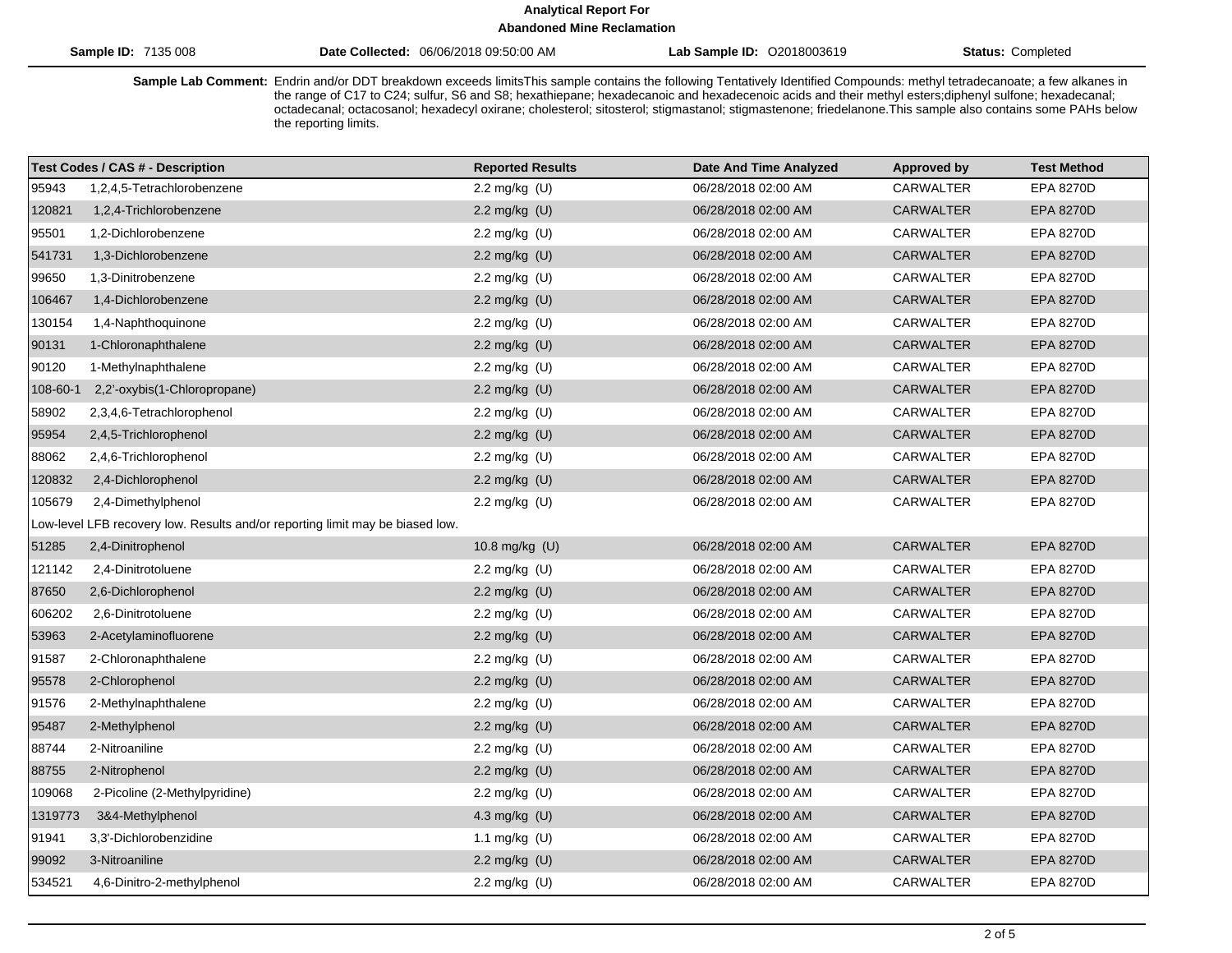## **Analytical Report For Abandoned Mine Reclamation**

|         | Sample ID: 7135 008                         | Date Collected: 06/06/2018 09:50:00 AM | Lab Sample ID: 02018003619 |                    | Status: Completed  |
|---------|---------------------------------------------|----------------------------------------|----------------------------|--------------------|--------------------|
|         | <b>Test Codes / CAS # - Description</b>     | <b>Reported Results</b>                | Date And Time Analyzed     | <b>Approved by</b> | <b>Test Method</b> |
| 92671   | 4-Aminobiphenyl                             | 2.2 mg/kg (U)                          | 06/28/2018 02:00 AM        | <b>CARWALTER</b>   | <b>EPA 8270D</b>   |
| 101553  | 4-Bromophenyl-phenyl ether                  | 2.2 mg/kg (U)                          | 06/28/2018 02:00 AM        | <b>CARWALTER</b>   | <b>EPA 8270D</b>   |
| 59507   | 4-Chloro-3-methylphenol                     | 2.2 mg/kg (U)                          | 06/28/2018 02:00 AM        | <b>CARWALTER</b>   | EPA 8270D          |
| 106478  | 4-Chloroaniline                             | 2.2 mg/kg (U)                          | 06/28/2018 02:00 AM        | CARWALTER          | EPA 8270D          |
| 7005723 | 4-Chlorophenyl-phenyl ether                 | 2.2 mg/kg (U)                          | 06/28/2018 02:00 AM        | <b>CARWALTER</b>   | EPA 8270D          |
| 100016  | 4-Nitroaniline                              | 2.2 mg/kg (U)                          | 06/28/2018 02:00 AM        | CARWALTER          | EPA 8270D          |
| 100027  | 4-Nitrophenol                               | 10.8 mg/kg (U)                         | 06/28/2018 02:00 AM        | <b>CARWALTER</b>   | EPA 8270D          |
| 99558   | 5-Nitro-o-toluidine                         | 2.2 mg/kg (U)                          | 06/28/2018 02:00 AM        | CARWALTER          | EPA 8270D          |
| 83329   | Acenaphthene                                | 2.2 mg/kg (U)                          | 06/28/2018 02:00 AM        | <b>CARWALTER</b>   | EPA 8270D          |
| 208968  | Acenaphthylene                              | 2.2 mg/kg (U)                          | 06/28/2018 02:00 AM        | <b>CARWALTER</b>   | EPA 8270D          |
| 98862   | Acetophenone                                | 4.3 mg/kg (U)                          | 06/28/2018 02:00 AM        | <b>CARWALTER</b>   | EPA 8270D          |
| 62533   | Aniline                                     | 2.2 mg/kg (U)                          | 06/28/2018 02:00 AM        | <b>CARWALTER</b>   | <b>EPA 8270D</b>   |
| 120127  | Anthracene                                  | 2.2 mg/kg (U)                          | 06/28/2018 02:00 AM        | <b>CARWALTER</b>   | EPA 8270D          |
| 140578  | Aramite                                     | 2.2 mg/kg (U)                          | 06/28/2018 02:00 AM        | CARWALTER          | EPA 8270D          |
| 98555   | a-Terpineol                                 | 2.2 mg/kg (U)                          | 06/28/2018 02:00 AM        | <b>CARWALTER</b>   | EPA 8270D          |
| 56553   | Benz(a)anthracene                           | 1.1 mg/kg (U)                          | 06/28/2018 02:00 AM        | CARWALTER          | <b>EPA 8270D</b>   |
| 50328   | Benzo(a)pyrene                              | 1.1 mg/kg (U)                          | 06/28/2018 02:00 AM        | <b>CARWALTER</b>   | EPA 8270D          |
| 205992  | Benzo(b)fluoranthene                        | 1.1 mg/kg (U)                          | 06/28/2018 02:00 AM        | CARWALTER          | EPA 8270D          |
|         | ** Comment ** Includes benzo(j)fluoranthene |                                        |                            |                    |                    |
| 191242  | Benzo(g,h,i)perylene                        | 1.1 mg/kg (U)                          | 06/28/2018 02:00 AM        | <b>CARWALTER</b>   | EPA 8270D          |
| 207089  | Benzo(k)fluoranthene                        | 1.1 mg/kg (U)                          | 06/28/2018 02:00 AM        | <b>CARWALTER</b>   | EPA 8270D          |
| 100516  | Benzyl alcohol                              | 2.2 mg/kg (U)                          | 06/28/2018 02:00 AM        | <b>CARWALTER</b>   | EPA 8270D          |
| 111911  | bis(2-Chloroethoxy)methane                  | 2.2 mg/kg (U)                          | 06/28/2018 02:00 AM        | CARWALTER          | EPA 8270D          |
| 111444  | bis(2-Chloroethyl)ether                     | 2.2 mg/kg (U)                          | 06/28/2018 02:00 AM        | <b>CARWALTER</b>   | EPA 8270D          |
| 117817  | bis(2-Ethylhexyl)phthalate                  | 1.1 mg/kg (U)                          | 06/28/2018 02:00 AM        | CARWALTER          | EPA 8270D          |
| 85687   | Butylbenzylphthalate                        | 1.1 mg/kg (U)                          | 06/28/2018 02:00 AM        | CARWALTER          | EPA 8270D          |
| 510156  | Chlorobenzilate                             | 2.2 mg/kg (U)                          | 06/28/2018 02:00 AM        | <b>CARWALTER</b>   | EPA 8270D          |
| 218019  | Chrysene                                    | 1.1 mg/kg (U)                          | 06/28/2018 02:00 AM        | <b>CARWALTER</b>   | EPA 8270D          |
| 2303164 | Diallate (Cis & Trans)                      | 2.2 mg/kg (U)                          | 06/28/2018 02:00 AM        | CARWALTER          | EPA 8270D          |
| 53703   | Dibenzo(a,h)anthracene                      | 1.1 mg/kg (U)                          | 06/28/2018 02:00 AM        | <b>CARWALTER</b>   | EPA 8270D          |
| 132649  | Dibenzofuran                                | 2.2 mg/kg (U)                          | 06/28/2018 02:00 AM        | <b>CARWALTER</b>   | EPA 8270D          |
| 84662   | Diethylphthalate                            | 2.2 mg/kg (U)                          | 06/28/2018 02:00 AM        | CARWALTER          | EPA 8270D          |
| 60515   | Dimethoate                                  | 2.2 mg/kg (U)                          | 06/28/2018 02:00 AM        | CARWALTER          | EPA 8270D          |
| 60117   | Dimethylaminoazobenzene                     | 1.1 mg/kg (U)                          | 06/28/2018 02:00 AM        | CARWALTER          | EPA 8270D          |
| 131113  | Dimethylphthalate                           | 2.2 mg/kg (U)                          | 06/28/2018 02:00 AM        | CARWALTER          | EPA 8270D          |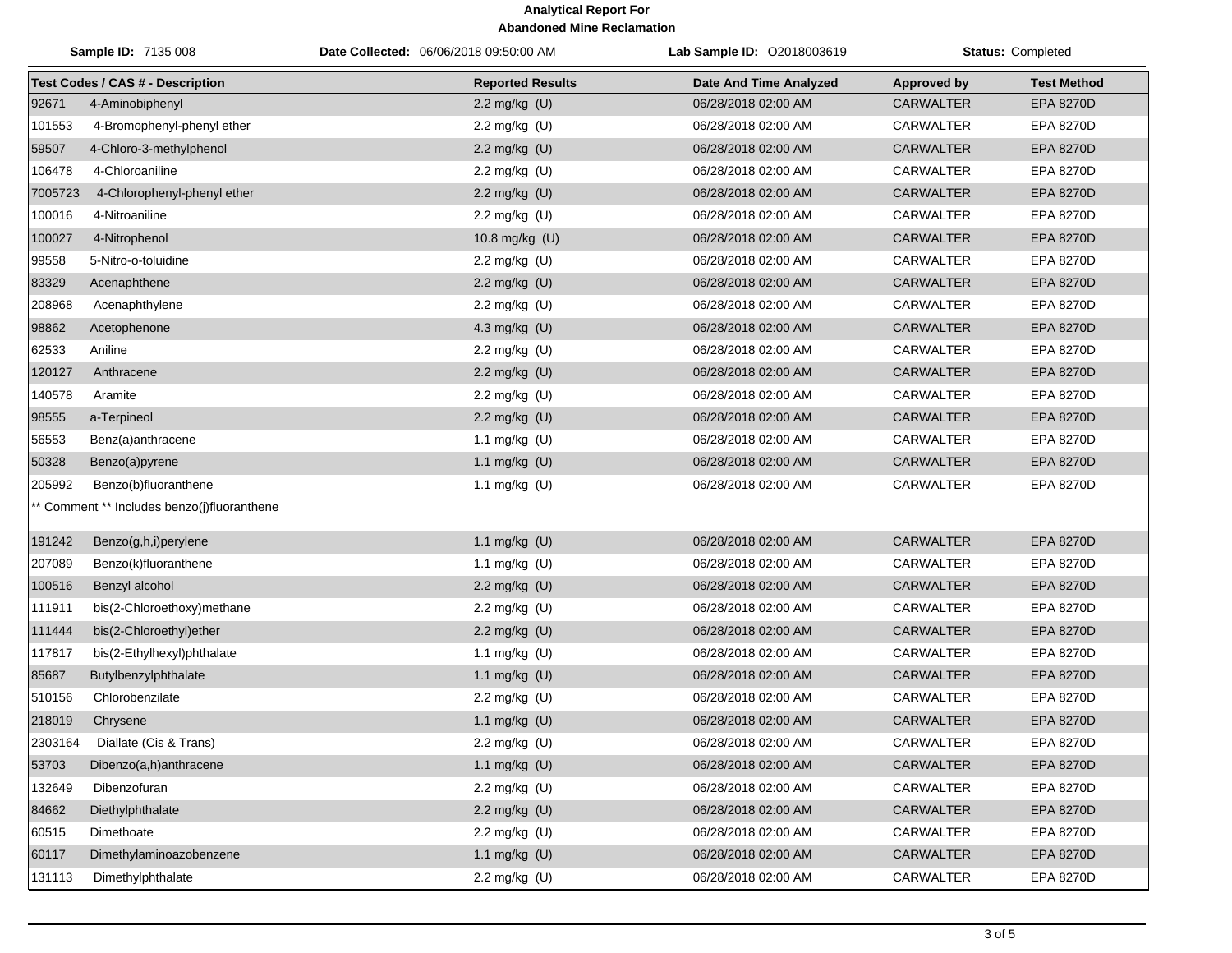## **Analytical Report For Abandoned Mine Reclamation**

|          | <b>Sample ID: 7135 008</b>              | Date Collected: 06/06/2018 09:50:00 AM                                                    | Lab Sample ID: 02018003619    |                    | <b>Status: Completed</b> |
|----------|-----------------------------------------|-------------------------------------------------------------------------------------------|-------------------------------|--------------------|--------------------------|
|          | <b>Test Codes / CAS # - Description</b> | <b>Reported Results</b>                                                                   | <b>Date And Time Analyzed</b> | <b>Approved by</b> | <b>Test Method</b>       |
| 84742    | Di-n-butylphthalate                     | 2.2 mg/kg (U)                                                                             | 06/28/2018 02:00 AM           | <b>CARWALTER</b>   | EPA 8270D                |
| 117840   | Di-n-octylphthalate                     | 1.1 mg/kg (U)                                                                             | 06/28/2018 02:00 AM           | CARWALTER          | EPA 8270D                |
| 88857    | Dinoseb                                 | 2.2 mg/kg (U)                                                                             | 06/28/2018 02:00 AM           | <b>CARWALTER</b>   | EPA 8270D                |
| 122394   | Diphenylamine&n-Nitrosodipheny          | 4.3 mg/kg (U)                                                                             | 06/28/2018 02:00 AM           | <b>CARWALTER</b>   | EPA 8270D                |
| 298044   | Disulfoton                              | 2.2 mg/kg (U)                                                                             | 06/28/2018 02:00 AM           | <b>CARWALTER</b>   | <b>EPA 8270D</b>         |
| 62500    | Ethyl methanesulfonate                  | 2.2 mg/kg (U)                                                                             | 06/28/2018 02:00 AM           | <b>CARWALTER</b>   | EPA 8270D                |
| 56382    | <b>Ethyl Parathion</b>                  | 2.2 mg/kg (U)                                                                             | 06/28/2018 02:00 AM           | <b>CARWALTER</b>   | <b>EPA 8270D</b>         |
|          | <b>EXTRACTED DATE</b>                   | 06192018 Day                                                                              | 06/28/2018 02:00 AM           | <b>CARWALTER</b>   | EPA 8270D                |
| 206440   | Fluoranthene                            | 2.2 mg/kg (U)                                                                             | 06/28/2018 02:00 AM           | <b>CARWALTER</b>   | <b>EPA 8270D</b>         |
| 86737    | Fluorene                                | 2.2 mg/kg (U)                                                                             | 06/28/2018 02:00 AM           | CARWALTER          | EPA 8270D                |
| 118741   | Hexachlorobenzene                       | 2.2 mg/kg (U)                                                                             | 06/28/2018 02:00 AM           | <b>CARWALTER</b>   | EPA 8270D                |
| 87683    | Hexachlorobutadiene                     | 2.2 mg/kg (U)                                                                             | 06/28/2018 02:00 AM           | CARWALTER          | EPA 8270D                |
| 77474    | Hexachlorocyclopentadiene               | 2.2 mg/kg (U)                                                                             | 06/28/2018 02:00 AM           | <b>CARWALTER</b>   | <b>EPA 8270D</b>         |
|          |                                         | Continuing calibration recoveries low. Results and/or reporting limits may be biased low. |                               |                    |                          |
| 67721    | Hexachloroethane                        | 2.2 mg/kg $(U)$                                                                           | 06/28/2018 02:00 AM           | <b>CARWALTER</b>   | EPA 8270D                |
|          |                                         | Continuing calibration recoveries low. Results and/or reporting limits may be biased low. |                               |                    |                          |
| 1888717  | Hexachloropropene                       | 2.2 mg/kg (U)                                                                             | 06/28/2018 02:00 AM           | <b>CARWALTER</b>   | <b>EPA 8270D</b>         |
|          |                                         | Continuing calibration recoveries low. Results and/or reporting limits may be biased low. |                               |                    |                          |
| 193395   | Indeno-1,2,3-cd-pyrene                  | 1.1 mg/kg (U)                                                                             | 06/28/2018 02:00 AM           | CARWALTER          | EPA 8270D                |
| 465736   | <b>Isodrin</b>                          | 2.2 mg/kg (U)                                                                             | 06/28/2018 02:00 AM           | <b>CARWALTER</b>   | <b>EPA 8270D</b>         |
| 78591    | Isophorone                              | 2.2 mg/kg (U)                                                                             | 06/28/2018 02:00 AM           | <b>CARWALTER</b>   | EPA 8270D                |
| 120581   | Isosafrole                              | 2.2 mg/kg (U)                                                                             | 06/28/2018 02:00 AM           | <b>CARWALTER</b>   | <b>EPA 8270D</b>         |
| 66273    | Methyl Methanesulfonate                 | 2.2 mg/kg (U)                                                                             | 06/28/2018 02:00 AM           | <b>CARWALTER</b>   | EPA 8270D                |
| 298000   | <b>Methyl Parathion</b>                 | 2.2 mg/kg (U)                                                                             | 06/28/2018 02:00 AM           | <b>CARWALTER</b>   | <b>EPA 8270D</b>         |
| 91203    | Naphthalene                             | 2.2 mg/kg (U)                                                                             | 06/28/2018 02:00 AM           | CARWALTER          | EPA 8270D                |
| 98953    | Nitrobenzene                            | 2.2 mg/kg (U)                                                                             | 06/28/2018 02:00 AM           | <b>CARWALTER</b>   | EPA 8270D                |
| 924163   | N-Nitrosodibutylamine                   | 2.2 mg/kg (U)                                                                             | 06/28/2018 02:00 AM           | CARWALTER          | EPA 8270D                |
| 55185    | N-Nitrosodiethylamine                   | 2.2 mg/kg (U)                                                                             | 06/28/2018 02:00 AM           | <b>CARWALTER</b>   | EPA 8270D                |
| 62759    | N-Nitrosodimethylamine                  | 2.2 mg/kg (U)                                                                             | 06/28/2018 02:00 AM           | CARWALTER          | EPA 8270D                |
| 621647   | N-Nitrosodipropylamine                  | 2.2 mg/kg (U)                                                                             | 06/28/2018 02:00 AM           | CARWALTER          | EPA 8270D                |
| 10595956 | N-Nitrosomethylethylamine               | 2.2 mg/kg (U)                                                                             | 06/28/2018 02:00 AM           | CARWALTER          | EPA 8270D                |
| 59892    | N-Nitrosomorpholine                     | 2.2 mg/kg (U)                                                                             | 06/28/2018 02:00 AM           | CARWALTER          | EPA 8270D                |
| 100754   | N-nitrosopiperidine                     | 2.2 mg/kg (U)                                                                             | 06/28/2018 02:00 AM           | <b>CARWALTER</b>   | EPA 8270D                |
| 930552   | N-Nitrosopyrrolidine                    | 2.2 mg/kg (U)                                                                             | 06/28/2018 02:00 AM           | CARWALTER          | EPA 8270D                |
| 126681   | O,O,O-Triethylphosphorothioate          | 2.2 mg/kg (U)                                                                             | 06/28/2018 02:00 AM           | <b>CARWALTER</b>   | EPA 8270D                |
| 95534    | o-Toluidine                             | 2.2 mg/kg (U)                                                                             | 06/28/2018 02:00 AM           | <b>CARWALTER</b>   | EPA 8270D                |